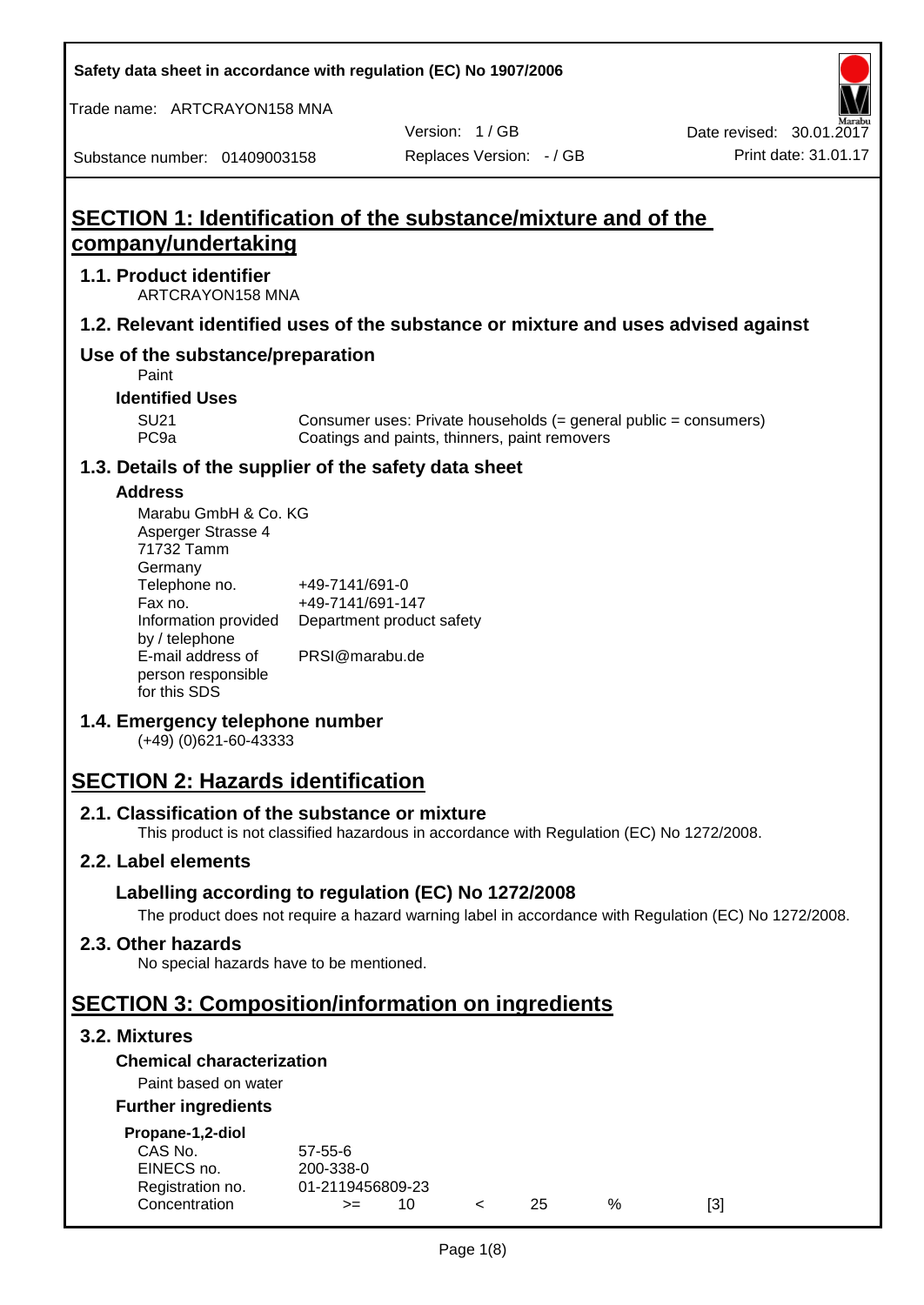#### **Safety data sheet in accordance with regulation (EC) No 1907/2006**

Trade name: ARTCRAYON158 MNA

Substance number: 01409003158 Version: 1 / GB Replaces Version: - / GB Print date: 31.01.17 Date revised: 30.01.2

## **Glycerol** CAS No. 56-81-5

| CAS No.       | $56 - 81 - 5$ |  |   |     |
|---------------|---------------|--|---|-----|
| EINECS no.    | 200-289-5     |  |   |     |
| Concentration | $>=$          |  | % | [3] |

[3] Substance with occupational exposure limits

# **SECTION 4: First aid measures**

## **4.1. Description of first aid measures**

#### **After skin contact**

Wash with plenty of water and soap. Do NOT use solvents or thinners.

#### **After eye contact**

Separate eyelids, wash the eyes thoroughly with water (15 min.). In case of irritation consult an oculist.

#### **After ingestion**

Rinse mouth thoroughly with water. If larger amounts are swallowed or in the event of symptoms take medical treatment.

#### **4.2. Most important symptoms and effects, both acute and delayed** Until now no symptoms known so far.

## **4.3. Indication of any immediate medical attention and special treatment needed Hints for the physician / treatment**

Treat symptomatically

## **SECTION 5: Firefighting measures**

## **5.1. Extinguishing media**

#### **Suitable extinguishing media**

Carbon dioxide, Foam, Sand, Water

## **5.2. Special hazards arising from the substance or mixture**

In the event of fire the following can be released: Carbon monoxide (CO); dense black smoke; Carbon dioxide (CO2); Sulphur dioxide (SO2)

#### **5.3. Advice for firefighters**

#### **Other information**

Collect contaminated fire-fighting water separately, must not be discharged into the drains.

## **SECTION 6: Accidental release measures**

**6.1. Personal precautions, protective equipment and emergency procedures** No particular measures required.

#### **6.2. Environmental precautions**

No particular measures required.

## **6.3. Methods and material for containment and cleaning up**

Clean preferably with a detergent - avoid use of solvents.

#### **6.4. Reference to other sections**

Information regarding Safe handling, see Section 7. Information regarding personal protective measures, see Section 8. Information regarding waste disposal, see Section 13.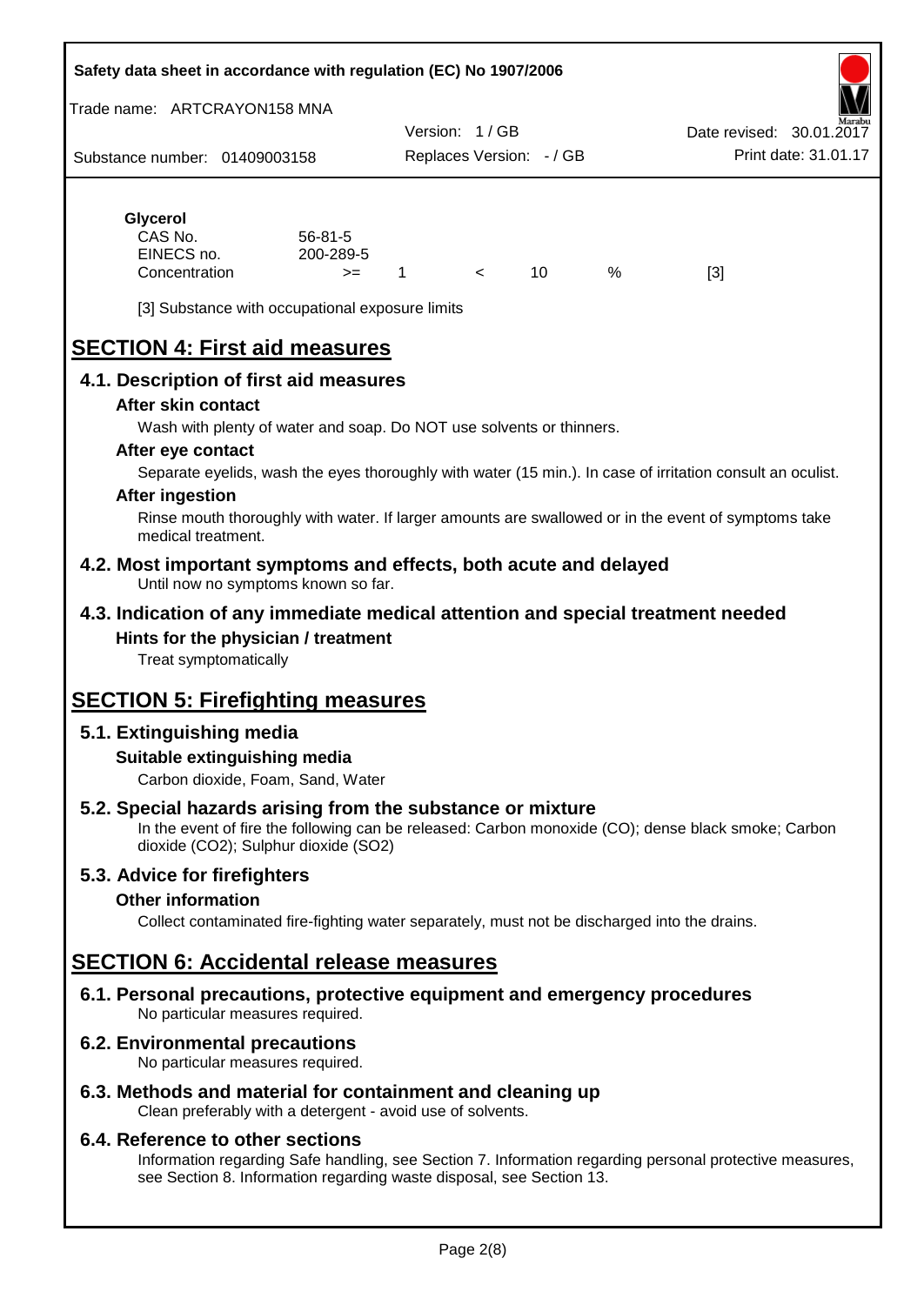| Safety data sheet in accordance with regulation (EC) No 1907/2006                                                                                                                                                                                                                                                                              |                       |                          |                          |
|------------------------------------------------------------------------------------------------------------------------------------------------------------------------------------------------------------------------------------------------------------------------------------------------------------------------------------------------|-----------------------|--------------------------|--------------------------|
| Trade name: ARTCRAYON158 MNA                                                                                                                                                                                                                                                                                                                   |                       |                          |                          |
|                                                                                                                                                                                                                                                                                                                                                |                       | Version: 1/GB            | Date revised: 30.01.2017 |
| Substance number: 01409003158                                                                                                                                                                                                                                                                                                                  |                       | Replaces Version: - / GB | Print date: 31.01.17     |
| <b>SECTION 7: Handling and storage</b>                                                                                                                                                                                                                                                                                                         |                       |                          |                          |
| 7.1. Precautions for safe handling                                                                                                                                                                                                                                                                                                             |                       |                          |                          |
| Advice on safe handling<br>Avoid skin and eye contact. Smoking, eating and drinking shall be prohibited in application area.<br>Advice on protection against fire and explosion<br>No special measures required.<br>Classification of fires / temperature class / Ignition group / Dust explosion class<br>Temperature class<br>T <sub>2</sub> |                       |                          |                          |
|                                                                                                                                                                                                                                                                                                                                                |                       |                          |                          |
| 7.2. Conditions for safe storage, including any incompatibilities<br>Requirements for storage rooms and vessels<br>Store in frostfree conditions.                                                                                                                                                                                              |                       |                          |                          |
| Storage class according to TRGS 510                                                                                                                                                                                                                                                                                                            |                       |                          |                          |
| Storage class according to<br>12<br><b>TRGS 510</b>                                                                                                                                                                                                                                                                                            |                       | Non-combustible liquids  |                          |
| 7.3. Specific end use(s)<br>Paint                                                                                                                                                                                                                                                                                                              |                       |                          |                          |
| <b>SECTION 8: Exposure controls/personal protection</b>                                                                                                                                                                                                                                                                                        |                       |                          |                          |
| 8.1. Control parameters                                                                                                                                                                                                                                                                                                                        |                       |                          |                          |
| <b>Exposure limit values</b>                                                                                                                                                                                                                                                                                                                   |                       |                          |                          |
| Glycerol                                                                                                                                                                                                                                                                                                                                       |                       |                          |                          |
| List                                                                                                                                                                                                                                                                                                                                           | EH40                  |                          |                          |
| Type                                                                                                                                                                                                                                                                                                                                           | WEL                   |                          |                          |
| Value<br><b>Status: 2011</b>                                                                                                                                                                                                                                                                                                                   | 10                    | mg/m <sup>3</sup>        |                          |
| Propane-1,2-diol                                                                                                                                                                                                                                                                                                                               |                       |                          |                          |
| List                                                                                                                                                                                                                                                                                                                                           | EH40                  |                          |                          |
| <b>Type</b>                                                                                                                                                                                                                                                                                                                                    | <b>OES</b>            |                          |                          |
| Value<br><b>Status: 2011</b>                                                                                                                                                                                                                                                                                                                   | 10                    | mg/m <sup>3</sup>        |                          |
| <b>Other information</b>                                                                                                                                                                                                                                                                                                                       |                       |                          |                          |
| There are not known any further control parameters.                                                                                                                                                                                                                                                                                            |                       |                          |                          |
|                                                                                                                                                                                                                                                                                                                                                |                       |                          |                          |
| 8.2. Exposure controls                                                                                                                                                                                                                                                                                                                         |                       |                          |                          |
| <b>Exposure controls</b><br>Provide adequate ventilation.                                                                                                                                                                                                                                                                                      |                       |                          |                          |
|                                                                                                                                                                                                                                                                                                                                                |                       |                          |                          |
| <b>SECTION 9: Physical and chemical properties</b>                                                                                                                                                                                                                                                                                             |                       |                          |                          |
| 9.1. Information on basic physical and chemical properties                                                                                                                                                                                                                                                                                     |                       |                          |                          |
| <b>Form</b>                                                                                                                                                                                                                                                                                                                                    | liquid                |                          |                          |
| <b>Colour</b><br><b>Odour</b>                                                                                                                                                                                                                                                                                                                  | coloured<br>odourless |                          |                          |
| <b>Odour threshold</b>                                                                                                                                                                                                                                                                                                                         |                       |                          |                          |
| Remarks                                                                                                                                                                                                                                                                                                                                        | No data available     |                          |                          |
| <b>Melting point</b>                                                                                                                                                                                                                                                                                                                           |                       |                          |                          |
|                                                                                                                                                                                                                                                                                                                                                |                       |                          |                          |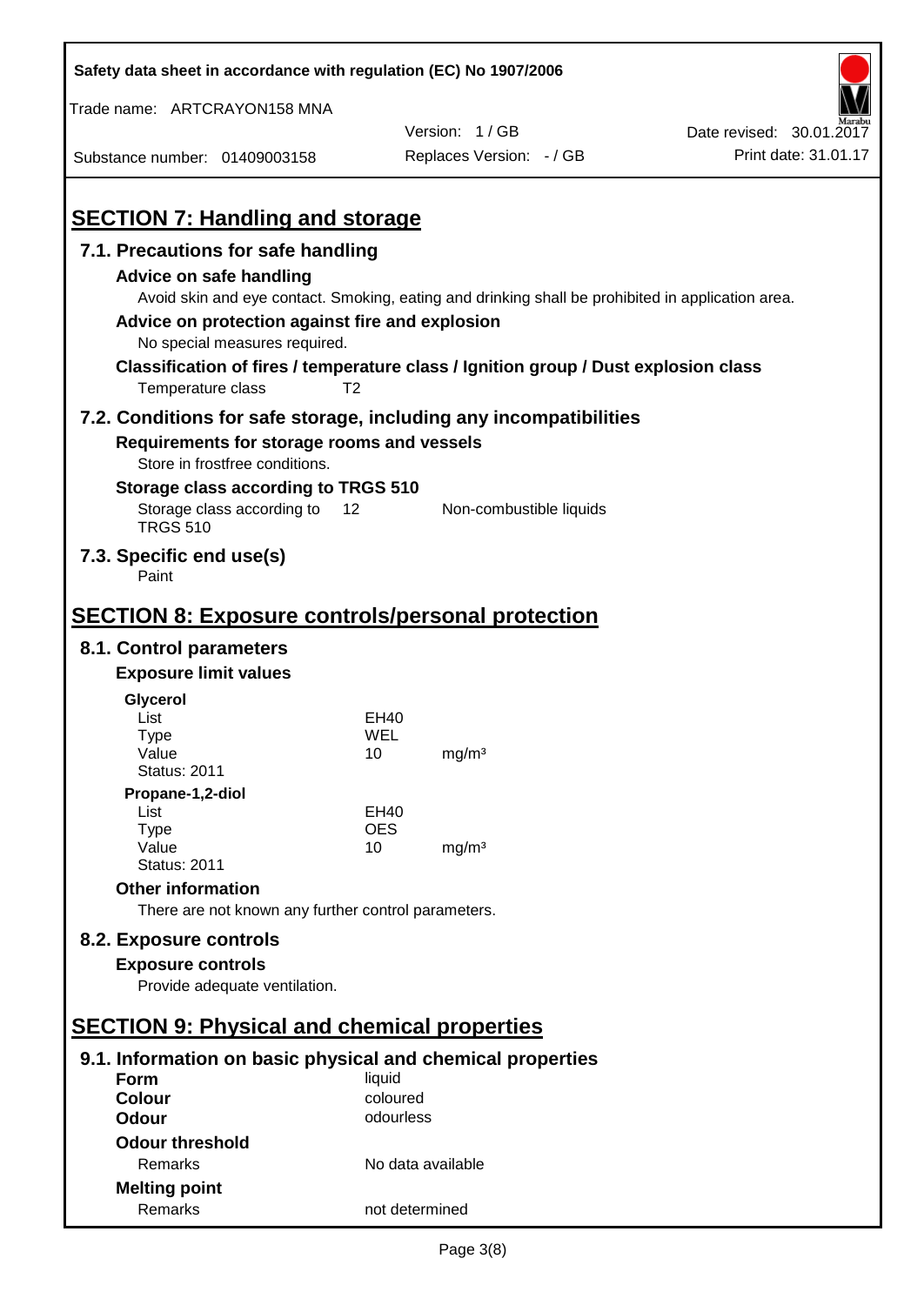| Safety data sheet in accordance with regulation (EC) No 1907/2006         |                                             |                                                  |  |  |
|---------------------------------------------------------------------------|---------------------------------------------|--------------------------------------------------|--|--|
| Trade name: ARTCRAYON158 MNA                                              | Version: 1/GB                               |                                                  |  |  |
| Substance number: 01409003158                                             | Replaces Version: - / GB                    | Date revised: 30.01.2017<br>Print date: 31.01.17 |  |  |
|                                                                           |                                             |                                                  |  |  |
| <b>Freezing point</b>                                                     |                                             |                                                  |  |  |
| Remarks                                                                   | not determined                              |                                                  |  |  |
| Initial boiling point and boiling range<br>Value                          | 100                                         | $\rm ^{\circ}C$                                  |  |  |
| Pressure                                                                  | appr.<br>1.013<br>hPa                       |                                                  |  |  |
| Source                                                                    | Literature value                            |                                                  |  |  |
| <b>Flash point</b>                                                        |                                             |                                                  |  |  |
| Remarks                                                                   | Not applicable                              |                                                  |  |  |
| Evaporation rate (ether $= 1$ ) :                                         |                                             |                                                  |  |  |
| Remarks                                                                   | not determined                              |                                                  |  |  |
| <b>Flammability (solid, gas)</b>                                          |                                             |                                                  |  |  |
| Not applicable                                                            |                                             |                                                  |  |  |
| Upper/lower flammability or explosive limits                              |                                             |                                                  |  |  |
| Lower explosion limit<br>Upper explosion limit                            | 2,6<br>appr.<br>12,5<br>appr.               | $%$ (V)<br>$%$ (V)                               |  |  |
| Source                                                                    | Literature value                            |                                                  |  |  |
| Vapour pressure                                                           |                                             |                                                  |  |  |
| Value                                                                     | 23<br>appr.                                 | hPa                                              |  |  |
| Temperature<br>Method                                                     | 20<br>°C<br>Value taken from the literature |                                                  |  |  |
| <b>Vapour density</b>                                                     |                                             |                                                  |  |  |
| Remarks                                                                   | not determined                              |                                                  |  |  |
| <b>Density</b>                                                            |                                             |                                                  |  |  |
| Remarks                                                                   | not determined                              |                                                  |  |  |
| Solubility in water                                                       |                                             |                                                  |  |  |
| Remarks                                                                   | miscible                                    |                                                  |  |  |
| Ignition temperature                                                      |                                             |                                                  |  |  |
| Value                                                                     | 371<br>appr.                                | °C                                               |  |  |
| Source                                                                    | Literature value                            |                                                  |  |  |
| <b>Viscosity</b>                                                          |                                             |                                                  |  |  |
| Remarks<br>Remarks                                                        | not determined                              |                                                  |  |  |
| 9.2. Other information                                                    |                                             |                                                  |  |  |
|                                                                           |                                             |                                                  |  |  |
| <b>Other information</b><br>None known                                    |                                             |                                                  |  |  |
|                                                                           |                                             |                                                  |  |  |
| <b>SECTION 10: Stability and reactivity</b>                               |                                             |                                                  |  |  |
| 10.1. Reactivity<br>None                                                  |                                             |                                                  |  |  |
| 10.2. Chemical stability<br>No hazardous reactions known.                 |                                             |                                                  |  |  |
| 10.3. Possibility of hazardous reactions<br>No hazardous reactions known. |                                             |                                                  |  |  |
| 10.4. Conditions to avoid<br>No hazardous reactions known.                |                                             |                                                  |  |  |
| 10.5. Incompatible materials                                              |                                             |                                                  |  |  |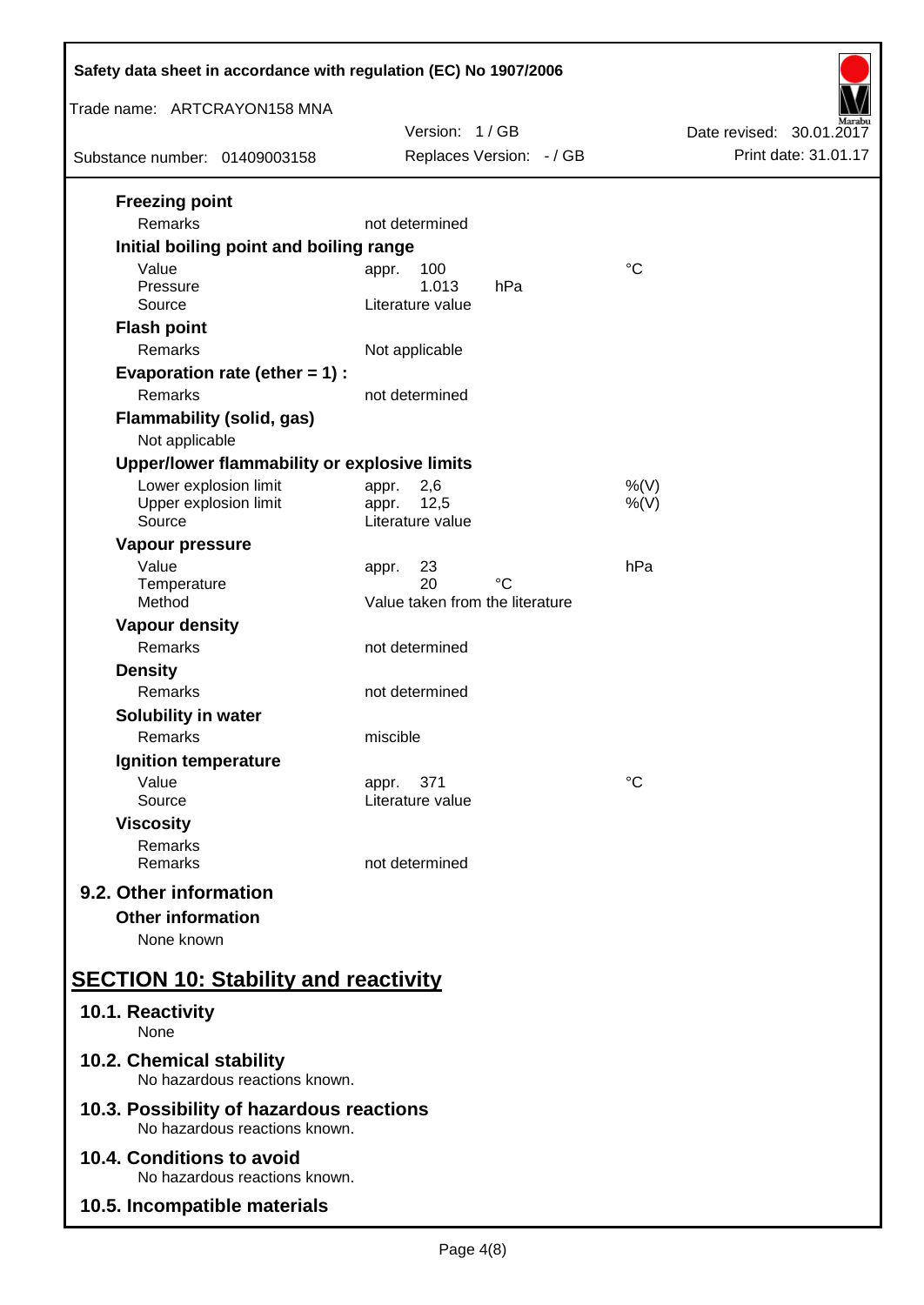|                                                                                                | Safety data sheet in accordance with regulation (EC) No 1907/2006                                  |                          |
|------------------------------------------------------------------------------------------------|----------------------------------------------------------------------------------------------------|--------------------------|
| Trade name: ARTCRAYON158 MNA                                                                   |                                                                                                    |                          |
|                                                                                                | Version: 1/GB                                                                                      | Date revised: 30.01.2017 |
| Substance number: 01409003158                                                                  | Replaces Version: - / GB                                                                           | Print date: 31.01.17     |
| None                                                                                           |                                                                                                    |                          |
| 10.6. Hazardous decomposition products<br>No hazardous decomposition products known.           |                                                                                                    |                          |
| <b>SECTION 11: Toxicological information</b>                                                   |                                                                                                    |                          |
| 11.1. Information on toxicological effects                                                     |                                                                                                    |                          |
| <b>Acute oral toxicity</b>                                                                     |                                                                                                    |                          |
| Remarks                                                                                        | Based on available data, the classification criteria are not met.                                  |                          |
| <b>Acute dermal toxicity</b>                                                                   |                                                                                                    |                          |
| Remarks                                                                                        | Based on available data, the classification criteria are not met.                                  |                          |
| <b>Acute inhalational toxicity</b>                                                             |                                                                                                    |                          |
| Remarks                                                                                        | Based on available data, the classification criteria are not met.                                  |                          |
| <b>Skin corrosion/irritation</b>                                                               |                                                                                                    |                          |
| Remarks                                                                                        | Based on available data, the classification criteria are not met.                                  |                          |
| Serious eye damage/irritation                                                                  |                                                                                                    |                          |
| Remarks                                                                                        | Based on available data, the classification criteria are not met.                                  |                          |
| <b>Sensitization</b>                                                                           |                                                                                                    |                          |
| Remarks                                                                                        | Based on available data, the classification criteria are not met.                                  |                          |
| <b>Mutagenicity</b><br>Remarks                                                                 |                                                                                                    |                          |
| <b>Reproductive toxicity</b>                                                                   | Based on available data, the classification criteria are not met.                                  |                          |
| Remarks                                                                                        | Based on available data, the classification criteria are not met.                                  |                          |
| Carcinogenicity                                                                                |                                                                                                    |                          |
| Remarks                                                                                        | Based on available data, the classification criteria are not met.                                  |                          |
| <b>Specific Target Organ Toxicity (STOT)</b>                                                   |                                                                                                    |                          |
|                                                                                                |                                                                                                    |                          |
| <b>Single exposure</b><br>Remarks                                                              | Based on available data, the classification criteria are not met.                                  |                          |
| <b>Repeated exposure</b><br>Remarks                                                            | Based on available data, the classification criteria are not met.                                  |                          |
| <b>Aspiration hazard</b>                                                                       |                                                                                                    |                          |
|                                                                                                | Based on available data, the classification criteria are not met.                                  |                          |
| <b>Experience in practice</b>                                                                  |                                                                                                    |                          |
| risk to health can be expected.                                                                | Provided all the recommended protective and safety precautions are taken, experience shows that no |                          |
| <b>Other information</b>                                                                       |                                                                                                    |                          |
| There are no data available on the mixture itself.<br>Directive 1999/45/EC and not classified. | The mixture has been assessed following the conventional method of the Dangerous Preparations      |                          |
| <b>SECTION 12: Ecological information</b>                                                      |                                                                                                    |                          |
| 12.1. Toxicity                                                                                 |                                                                                                    |                          |
| <b>General information</b>                                                                     |                                                                                                    |                          |

There are no data available on the mixture itself.Do not allow to enter drains or water courses.The mixture has been assessed following the summation method of the CLP Regulation (EC) No 1272/2008 and is not classified as dangerous for the environment.

## **12.2. Persistence and degradability**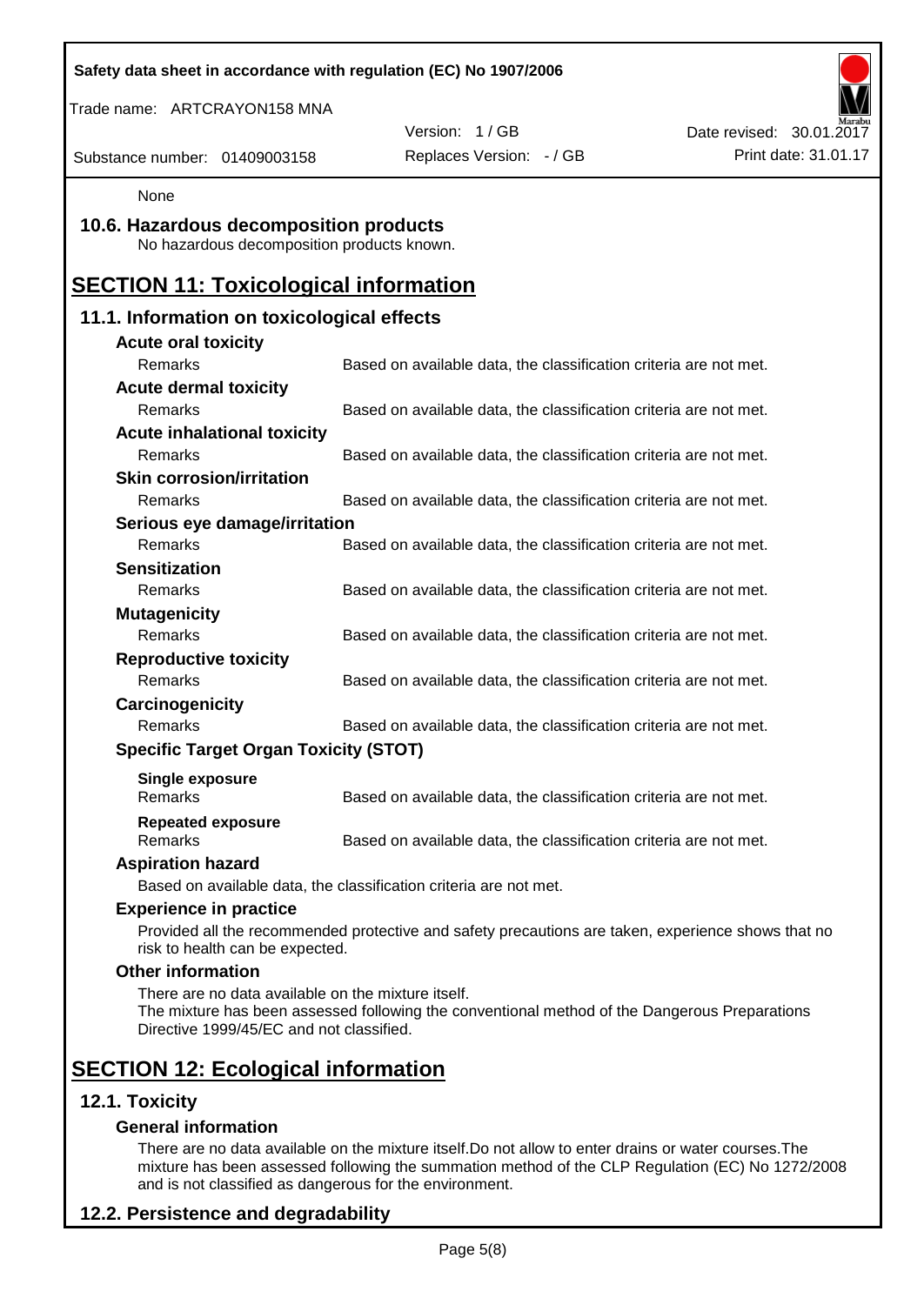| Safety data sheet in accordance with regulation (EC) No 1907/2006                |                                                                                                       |                          |
|----------------------------------------------------------------------------------|-------------------------------------------------------------------------------------------------------|--------------------------|
| Trade name: ARTCRAYON158 MNA                                                     |                                                                                                       |                          |
|                                                                                  | Version: 1/GB                                                                                         | Date revised: 30.01.2017 |
| Substance number: 01409003158                                                    | Replaces Version: - / GB                                                                              | Print date: 31.01.17     |
| <b>General information</b>                                                       |                                                                                                       |                          |
| There are no data available on the mixture itself.                               |                                                                                                       |                          |
| 12.3. Bioaccumulative potential                                                  |                                                                                                       |                          |
| <b>General information</b><br>There are no data available on the mixture itself. |                                                                                                       |                          |
|                                                                                  |                                                                                                       |                          |
| 12.4. Mobility in soil<br><b>General information</b>                             |                                                                                                       |                          |
| There are no data available on the mixture itself.                               |                                                                                                       |                          |
| 12.5. Results of PBT and vPvB assessment                                         |                                                                                                       |                          |
| <b>General information</b>                                                       |                                                                                                       |                          |
| There are no data available on the mixture itself.                               |                                                                                                       |                          |
| 12.6. Other adverse effects                                                      |                                                                                                       |                          |
| <b>General information</b>                                                       |                                                                                                       |                          |
| There are no data available on the mixture itself.                               |                                                                                                       |                          |
| <b>SECTION 13: Disposal considerations</b>                                       |                                                                                                       |                          |
| 13.1. Waste treatment methods                                                    |                                                                                                       |                          |
| Disposal recommendations for the product                                         |                                                                                                       |                          |
| with water and put into the drainage system.                                     | The product can be placed with other household refuse. Small residues in containers can be washed-out |                          |
| Disposal recommendations for packaging                                           |                                                                                                       |                          |
| Completely emptied packagings can be given for recycling.                        | Packaging that cannot be cleaned should be disposed off as product waste.                             |                          |
| <b>SECTION 14: Transport information</b>                                         |                                                                                                       |                          |
| <b>Land transport ADR/RID</b>                                                    |                                                                                                       |                          |
| Non-dangerous goods<br>14.1. UN number                                           |                                                                                                       |                          |
| UN-                                                                              |                                                                                                       |                          |
| 14.2. UN proper shipping name                                                    |                                                                                                       |                          |
| 14.3. Transport hazard class(es)<br>Class                                        |                                                                                                       |                          |
| Label                                                                            |                                                                                                       |                          |
| 14.4. Packing group<br>Packing group                                             |                                                                                                       |                          |
| Transport category<br>0                                                          |                                                                                                       |                          |
| 14.5. Environmental hazards                                                      |                                                                                                       |                          |
| <b>Marine transport IMDG/GGVSee</b>                                              |                                                                                                       |                          |
|                                                                                  | The product does not constitute a hazardous substance in sea transport.                               |                          |
| 14.1. UN number<br>$UN -$                                                        |                                                                                                       |                          |
| 14.2. UN proper shipping name                                                    |                                                                                                       |                          |
| 14.3. Transport hazard class(es)                                                 |                                                                                                       |                          |
| Class                                                                            |                                                                                                       |                          |
| Subsidiary risk                                                                  |                                                                                                       |                          |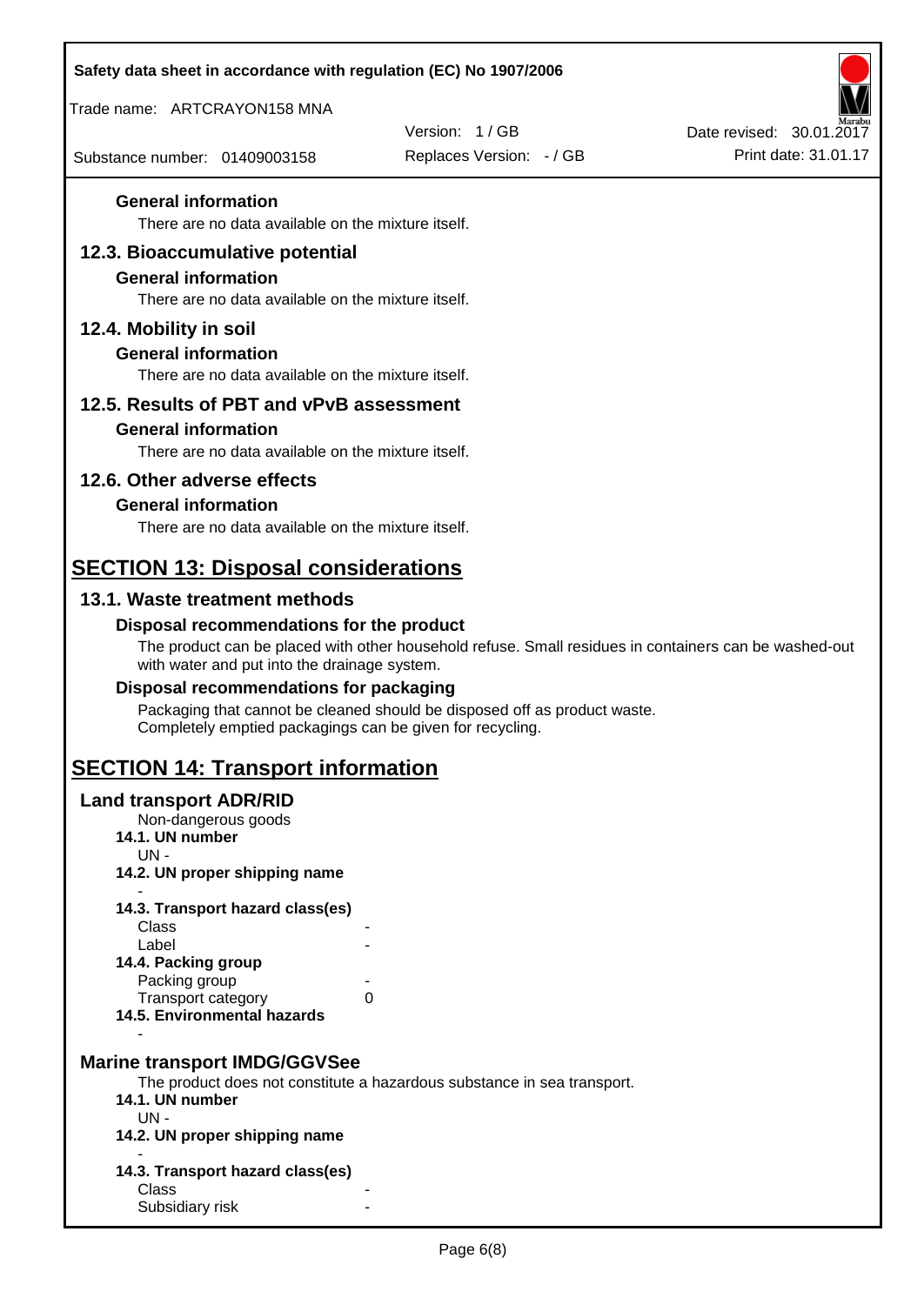| Safety data sheet in accordance with regulation (EC) No 1907/2006                                                                                                                                                                                                                                                                                                                                                                                                                             |               |                          |                                                                                                       |
|-----------------------------------------------------------------------------------------------------------------------------------------------------------------------------------------------------------------------------------------------------------------------------------------------------------------------------------------------------------------------------------------------------------------------------------------------------------------------------------------------|---------------|--------------------------|-------------------------------------------------------------------------------------------------------|
| Trade name: ARTCRAYON158 MNA                                                                                                                                                                                                                                                                                                                                                                                                                                                                  |               |                          |                                                                                                       |
|                                                                                                                                                                                                                                                                                                                                                                                                                                                                                               | Version: 1/GB |                          | Date revised: 30.01.2017                                                                              |
| Substance number: 01409003158                                                                                                                                                                                                                                                                                                                                                                                                                                                                 |               | Replaces Version: - / GB | Print date: 31.01.17                                                                                  |
| 14.4. Packing group<br>Packing group<br>14.5. Environmental hazards<br>no                                                                                                                                                                                                                                                                                                                                                                                                                     |               |                          |                                                                                                       |
| Air transport ICAO/IATA                                                                                                                                                                                                                                                                                                                                                                                                                                                                       |               |                          |                                                                                                       |
| The product does not constitute a hazardous substance in air transport.<br>14.1. UN number<br>$UN -$<br>14.2. UN proper shipping name                                                                                                                                                                                                                                                                                                                                                         |               |                          |                                                                                                       |
|                                                                                                                                                                                                                                                                                                                                                                                                                                                                                               |               |                          |                                                                                                       |
| 14.3. Transport hazard class(es)<br>Class                                                                                                                                                                                                                                                                                                                                                                                                                                                     |               |                          |                                                                                                       |
| Subsidiary risk<br>14.4. Packing group<br>Packing group                                                                                                                                                                                                                                                                                                                                                                                                                                       |               |                          |                                                                                                       |
| <b>14.5. Environmental hazards</b>                                                                                                                                                                                                                                                                                                                                                                                                                                                            |               |                          |                                                                                                       |
| Transport within the user's premises:<br>Always transport in closed containers that are upright and secure.<br><b>Other information</b><br>14.7. Transport in bulk according to Annex II of Marpol and the IBC Code<br>no                                                                                                                                                                                                                                                                     |               |                          | Ensure that persons transporting the product know what to do in the event of an accident or spillage. |
| <b>SECTION 15: Regulatory information</b><br>or mixture                                                                                                                                                                                                                                                                                                                                                                                                                                       |               |                          | 15.1. Safety, health and environmental regulations/legislation specific for the substance             |
| <b>VOC</b>                                                                                                                                                                                                                                                                                                                                                                                                                                                                                    |               |                          |                                                                                                       |
| VOC (EU)                                                                                                                                                                                                                                                                                                                                                                                                                                                                                      | 13,5          | $\%$                     |                                                                                                       |
| <b>Other information</b>                                                                                                                                                                                                                                                                                                                                                                                                                                                                      |               |                          |                                                                                                       |
| The product does not contain substances of very high concern (SVHC).                                                                                                                                                                                                                                                                                                                                                                                                                          |               |                          |                                                                                                       |
| <b>Other information</b><br>All components are contained in the TSCA inventory or exempted.<br>All components are contained in the AICS inventory.<br>All components are contained in the PICCS inventory.<br>All components are contained in the DSL inventory.<br>All components are contained in the IECSC inventory.<br>All components are contained in the NZIOC inventory.<br>All components are contained in the ENCS inventory.<br>All components are contained in the ECL inventory. |               |                          |                                                                                                       |
| 15.2. Chemical safety assessment<br>For this preparation a chemical safety assessment has not been carried out.                                                                                                                                                                                                                                                                                                                                                                               |               |                          |                                                                                                       |
| <b>SECTION 16: Other information</b><br><b>Supplemental information</b>                                                                                                                                                                                                                                                                                                                                                                                                                       |               |                          |                                                                                                       |
| This information is based on our present state of knowledge. However, it should not constitute a<br>guarantee for any specific product properties and shall not establish a legally valid relationship.                                                                                                                                                                                                                                                                                       |               |                          | Relevant changes compared with the previous version of the safety data sheet are marked with: ***     |

Page 7(8)

The information in this Safety Data Sheet is based on the present state of knowledge and current